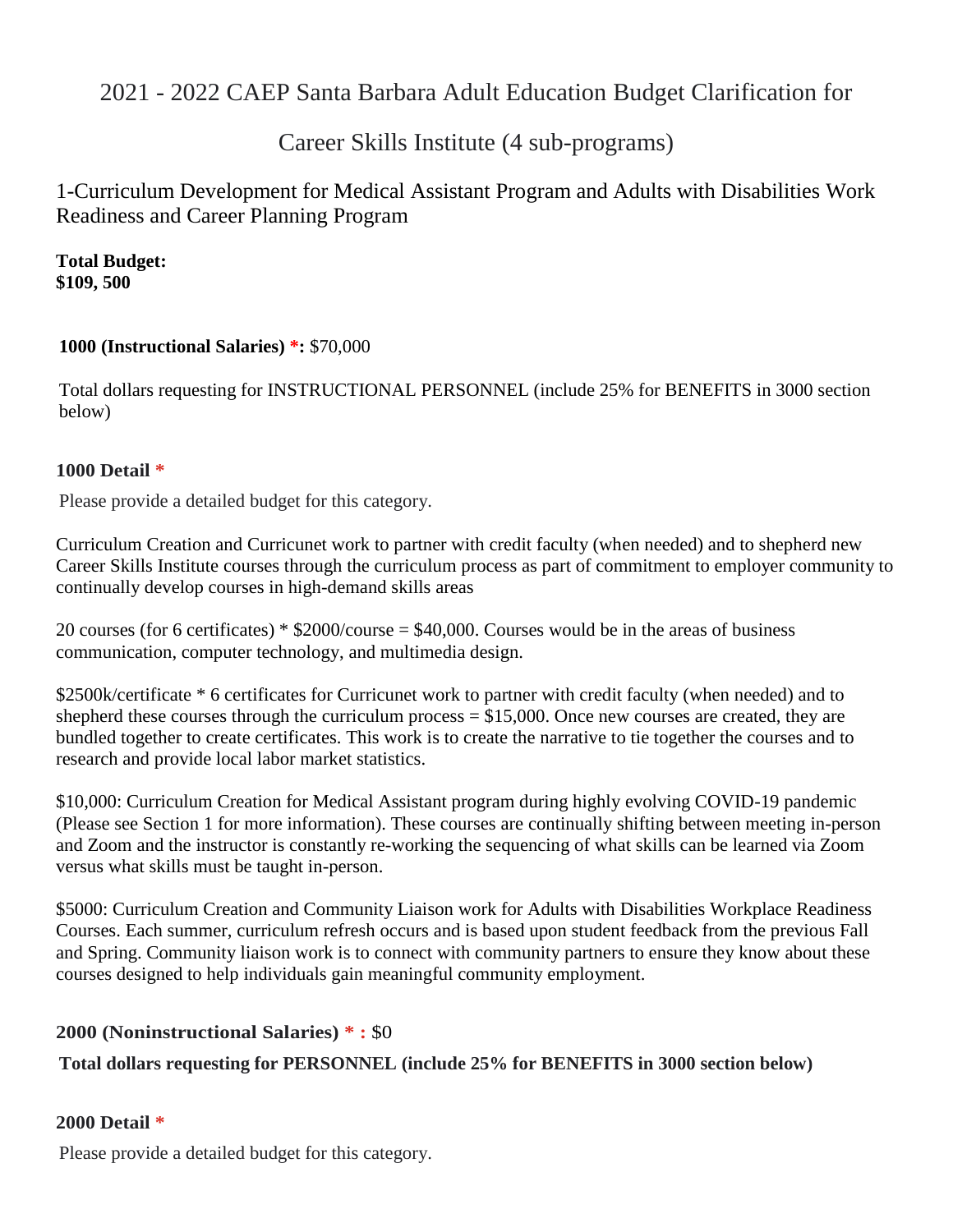# **3000 (Benefits from 1000 and 2000 categories) \***

Total dollars requesting for BENEFITS . The average benefit rate is 25%.

 $$70K * .25 = $17,500$ 

# **4000\***

Total dollars requesting for INSTRUCTIONAL SUPPLIES and NON-INSTRUCTIONAL SUPPLIES and Computer Software (not hardware): 5,000

# **4000 Detail \***

Please provide a detailed budget for this category.

\$2,000 – targeted social media and print ads

## **5000 \***

Total dollars requesting for CONSULTANTS, MEETINGS, PROFESSIONAL DEVELOPMENT

\$20,000

# **5000 Detail** \*

Please provide a detailed budget for this category.

\$10K – Employer re-engagement and engagement project with goal of further strengthening relations with CSI's core 5 employers (UCSB, County of Santa Barbara, City of Santa Barbara, Cottage Health, Sansum Clinic), re-connecting with at least 5 employers that CSI worked with prior to pandemic, and engaging with 5 new employers with particular emphasis in Carpinteria and Goleta

\$10K – targeted strategy meetings with Minsky Media on how best to reach students during ongoing pandemic

## **6000** \*

Total dollars requesting for CAPITAL OUTLAY (Computer Hardware) None

## **6000 Detail**

Please provide a detailed budget for this category. N/A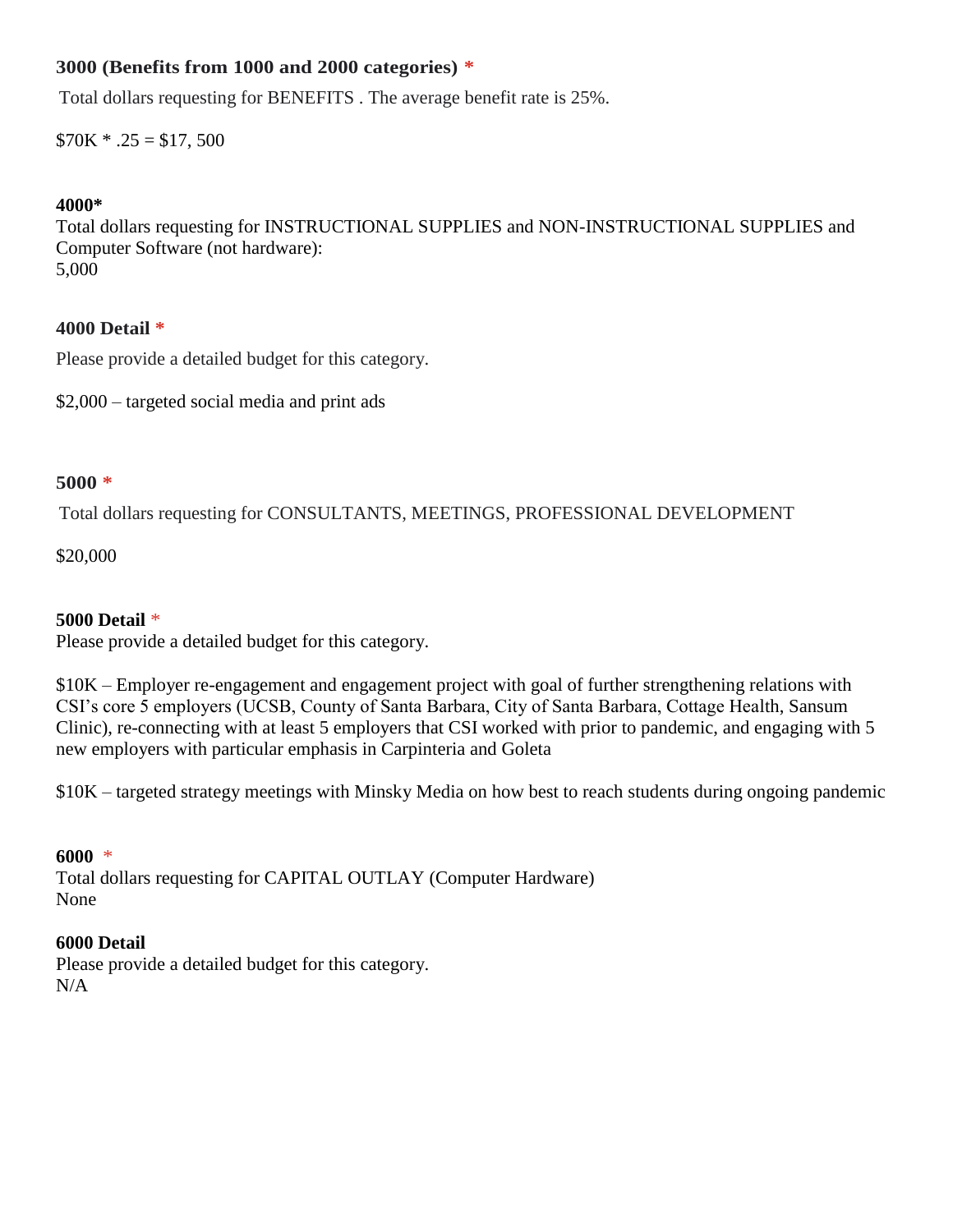# 2-Santa Barbara County Jail

**Total Budget: \$24, 250**

## **1000 (Instructional Salaries) \*:** \$17,000

Total dollars requesting for INSTRUCTIONAL PERSONNEL (include 25% for BENEFITS in 3000 section below)

# **1000 Detail \***

Please provide a detailed budget for this category.

\$15k for Jail community liaison work to set up GED Testing Site and to connect recently or soon-to-be released inmates to community resources including educational opportunities and resources at SBCC

\$2k for Jail logistics to coordinate with Jail staff, SBCC Jail Faculty and SBCC CSI staff to facilitate the safe and smooth return to transitioning back to in-person instruction.

**Total: \$17, 000**

### **2000 (Noninstructional Salaries) \* :** \$0

**Total dollars requesting for PERSONNEL (include 25% for BENEFITS in 3000 section below)**

## **2000 Detail \***

Please provide a detailed budget for this category.

## **3000 (Benefits from 1000 and 2000 categories) \***

Total dollars requesting for BENEFITS . The average benefit rate is 25%.

 $$17K * .25 = $4,250$ 

#### **4000\***

Total dollars requesting for INSTRUCTIONAL SUPPLIES and NON-INSTRUCTIONAL SUPPLIES and Computer Software (not hardware): 3,000

## **4000 Detail \***

Please provide a detailed budget for this category.

\$3,000 – printing of correspondence education materials for Jail courses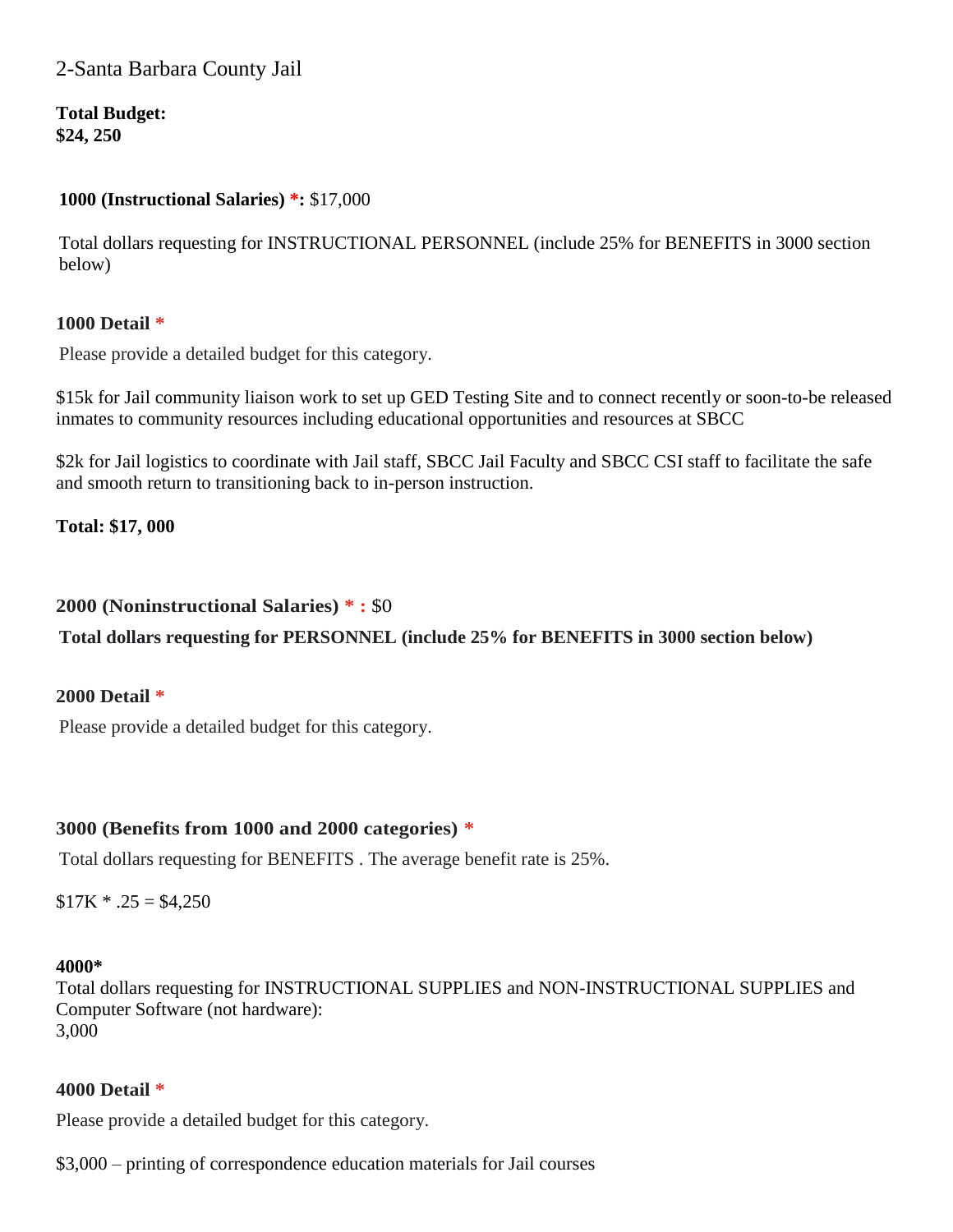## **5000 \***

Total dollars requesting for CONSULTANTS, MEETINGS, PROFESSIONAL DEVELOPMENT

\$0

**5000 Detail** \* Please provide a detailed budget for this category.

**6000** \* Total dollars requesting for CAPITAL OUTLAY (Computer Hardware) None

# **6000 Detail**

Please provide a detailed budget for this category.  $N/A$ 

3-Bilingual Computer Skills

**Total Budget Requested: \$6250**

**2000 (Noninstructional Salaries) \* :** \$5000

**Total dollars requesting for PERSONNEL (include 25% for BENEFITS in 3000 section below)**

# **2000 Detail \***

Please provide a detailed budget for this category.

\$5000 for hourly employees to provide support for when classes return to being in-person. Anticipate this activity to be more short-term in nature and during a transition period for when students are returning to inperson instruction for the first time since March 2020 or coming to campus for the first time.

# **3000 (Benefits from 1000 and 2000 categories) \***

Total dollars requesting for BENEFITS . The average benefit rate is 25%.

 $$5K^*$ .25 = \$1,250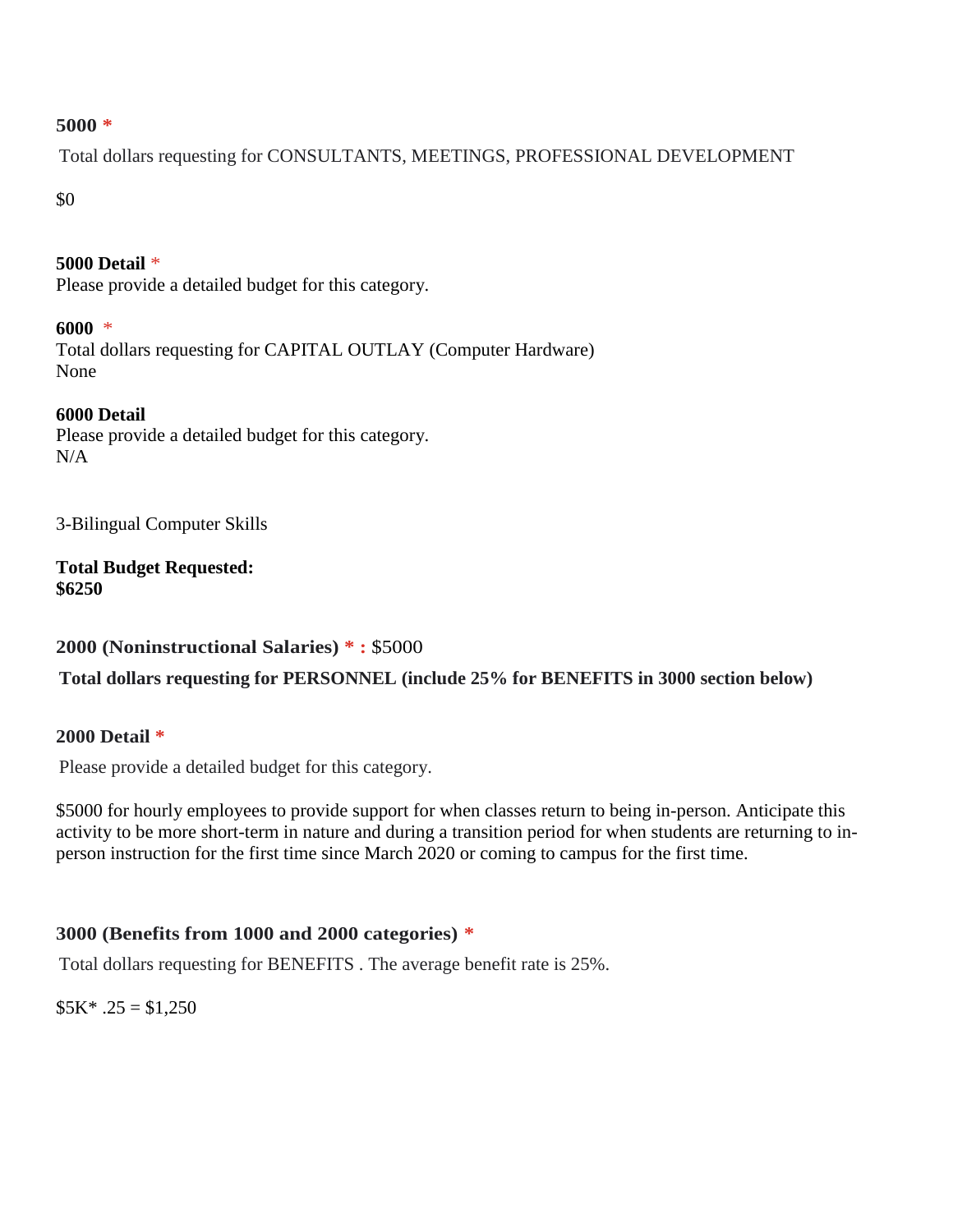4-Ready. Match. Hire!

**Total Budget Requested: \$94, 310**

# **1000 (Instructional Salaries) \*:** \$43, 560

Total dollars requesting for INSTRUCTIONAL PERSONNEL (include 25% for BENEFITS in 3000 section below)

# **1000 Detail \***

Please provide a detailed budget for this category.

\$43,560 for SBCC Career Counselor for Ready. Match. Hire! program: 18 hours/week (15 hours/week of seeing students and 3 hours/week of student follow-up and weekly staff meeting) \* 44 weeks/year \* \$55/hour

# **2000 (Noninstructional Salaries) \* :** \$0

# **Total dollars requesting for PERSONNEL (include 25% for BENEFITS in 3000 section below)**

## **2000 Detail \***

Please provide a detailed budget for this category.

## **3000 (Benefits from 1000 and 2000 categories) \***

Total dollars requesting for BENEFITS . The average benefit rate is 25%.

 $$43, 560 * .25 = $10,750$ 

## **4000\***

Total dollars requesting for INSTRUCTIONAL SUPPLIES and NON-INSTRUCTIONAL SUPPLIES and Computer Software (not hardware): \$0

## **4000 Detail \***

Please provide a detailed budget for this category.

#### **5000 \***

Total dollars requesting for CONSULTANTS, MEETINGS, PROFESSIONAL DEVELOPMENT